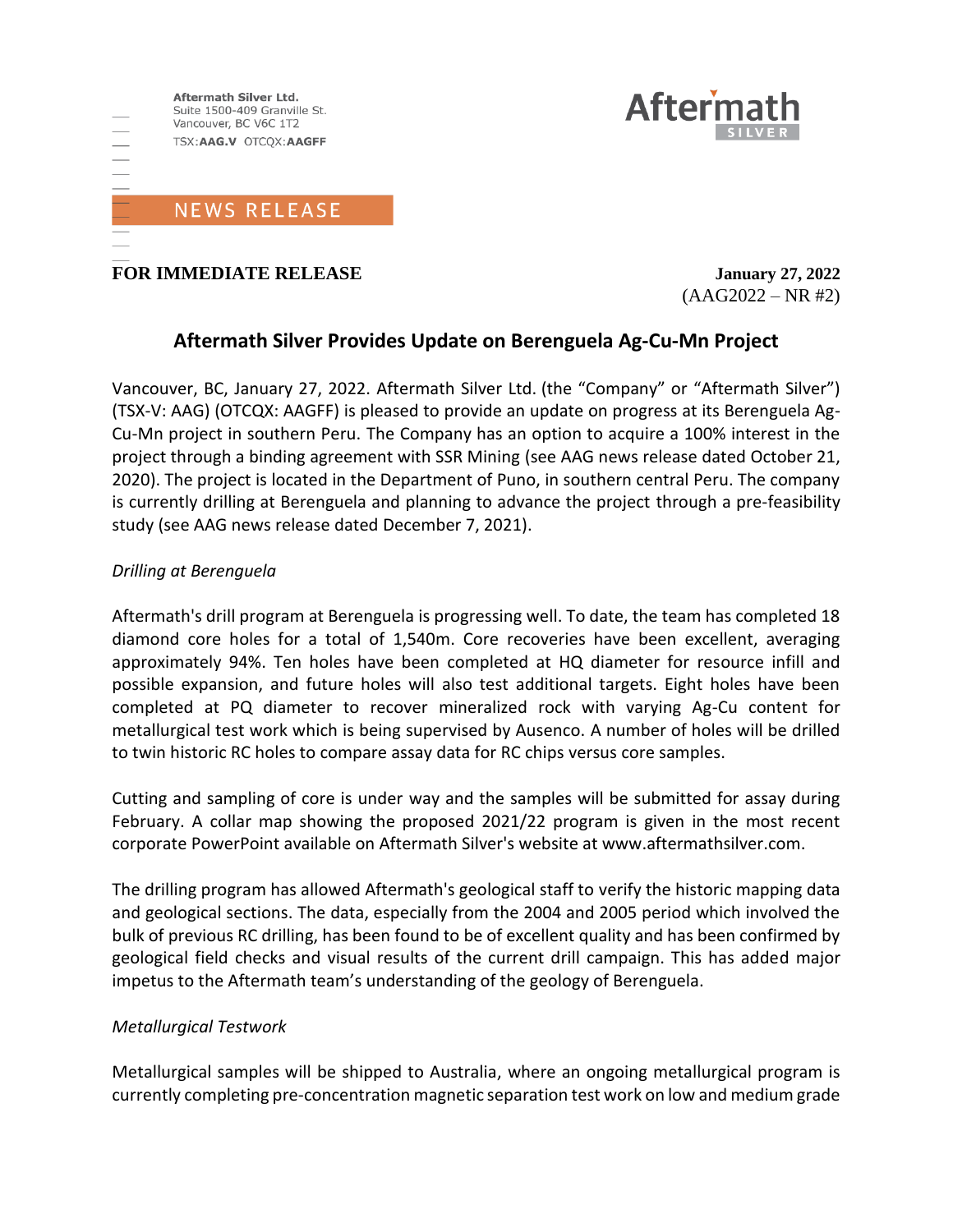Aftermath Silver Ltd. Suite 1500-409 Granville St. Vancouver, BC V6C 1T2 TSX:AAG.V OTCQX:AAGFF **NEWS RELEASE** 



composites made from existing core. The metallurgical program is being conducted under the supervision of leading processing and engineering firm Ausenco.

Current metallurgical testwork is focused on completion of the first phase of magnetic separation tests on composite mineralized samples, then moving into identification of the optimum process route for the manganese component.

## *Community Relations*

Aftermath's community relations (CR) field team, led by former World Bank Senior Social Development Specialist Victor Grande, is continuing day-to-day engagement with local communities and stakeholders. The Company has initiated a Local Workers Program to maximize job opportunities at Berenguela. To date fourteen local workers have joined the Aftermath team including a junior geologist. The Company maintains CR personnel on site at all times and is actively working to identify potential collaboration opportunities with the community. Despite intermittent short delays due to the rainy season, the drill program is moving forward faster than anticipated and Aftermath has negotiated with the local farmers association -the Cayachira Association- for the rental of additional space within the Limon Verde Camp.

## **Qualified Person**

Michael Parker, a Fellow of the AusIMM and a non-independent director of Aftermath, is a nonindependent qualified person, as defined by NI 43-101. Mr. Parker has reviewed the technical content of this news release and consents to the information provided in the form and context in which it appears.

# **About Aftermath Silver Ltd.**

Aftermath Silver Ltd is a leading Canadian junior exploration company focused on silver, and aims to deliver shareholder value through the discovery, acquisition and development of quality silver projects in stable jurisdictions. Aftermath has developed a pipeline of projects at various stages of advancement. The Company's projects have been selected based on growth and development potential.

• **Berenguela Silver-Copper project.** The Company has an option to acquire a 100% interest through a binding agreement with SSR Mining. The project is located in the Department of Puno, in southern central Peru. An NI 43-101 Technical Report on the property is in progress. The company is currently drilling at Berenguela and planning to advance the project through a pre-feasibility study.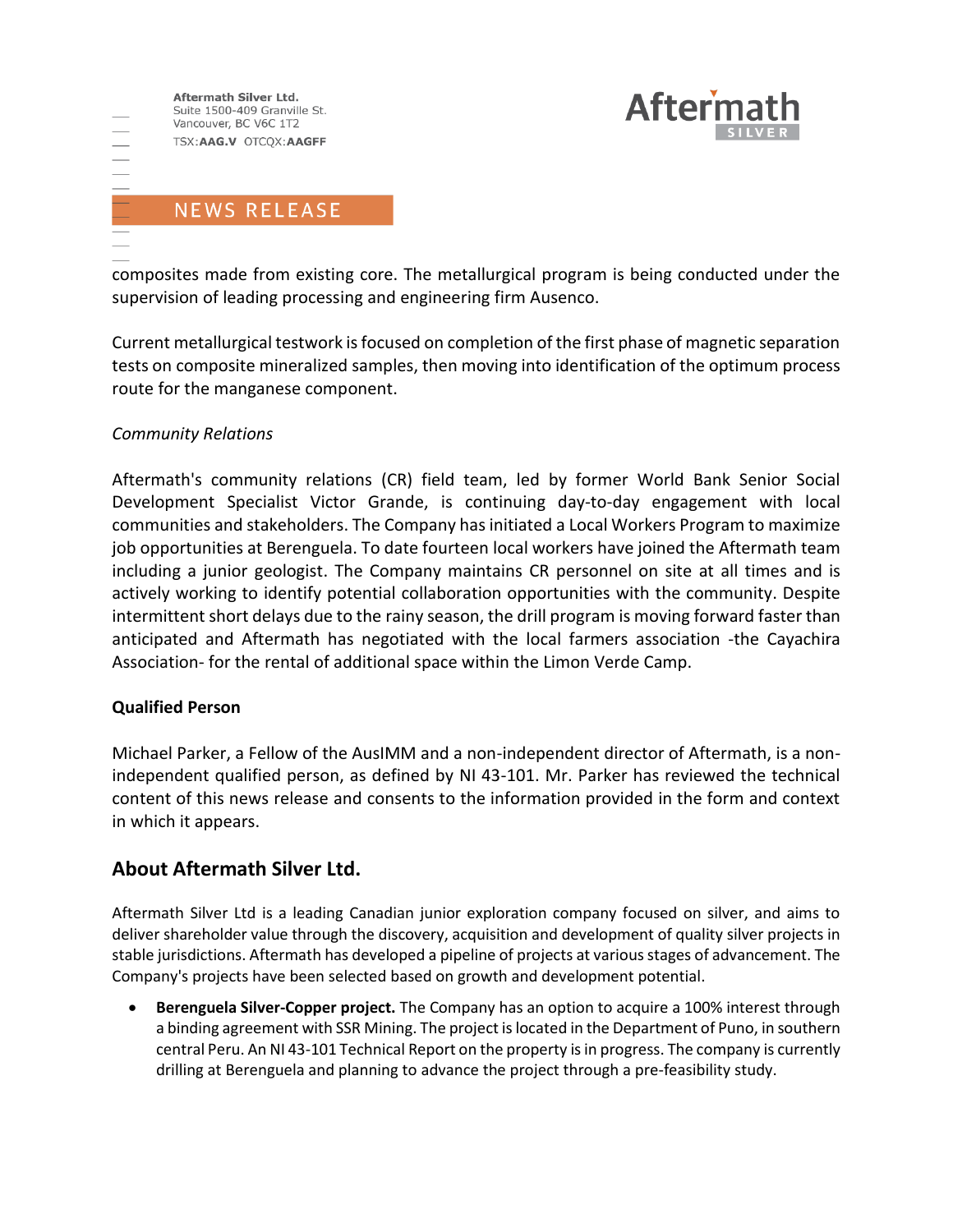Aftermath Silver Ltd. Suite 1500-409 Granville St. Vancouver, BC V6C 1T2 TSX:AAG.V OTCQX:AAGFF



# **NEWS RELEASE**

- - **Challacollo Silver-Gold project.** The Company has an option to acquire 100% interest in the Challacollo silver-gold project through a binding agreement with Mandalay Resources, see Company news release dated June 27th, 2019. A NI 43-101 mineral resource was released on 2020.
	- **Cachinal Silver-Gold project.** The Company own 80% interest, with an option to acquire the remaining 20% from SSR Mining. Located 2.5 hours south of Antofagasta. On September 16, 2020 the company released a CIM compliant Mineral Resource and accompanying NI 43-101 Technical Report (available on SEDAR and on the Company's web page).

#### ON BEHALF OF THE BOARD OF DIRECTORS

"*Ralph Rushton"*

Ralph Rushton CEO and Director 604-484-7855

*Neither the TSX Venture Exchange nor its Regulation Services Provider (as that term is defined in policies of the TSX Venture Exchange) accepts responsibility for the adequacy or accuracy of this release.*

#### **Cautionary Note Regarding Forward-Looking Information**

*Certain of the statements and information in this news release constitute "forward-looking information" within the meaning of applicable Canadian provincial securities laws. Any statements or information that express or involve discussions with respect to interpretation of exploration programs and drill results, predictions, expectations, beliefs, plans, projections, objectives, assumptions or future events or performance (often, but not always, using words or phrases such as "expects", "is expected", "anticipates", "believes", "plans", "projects", "estimates", "assumes", "intends", "strategies", "targets", "goals", "forecasts", "objectives", "budgets", "schedules", "potential" or variations thereof or stating that certain actions, events or results "may", "could", "would", "might" or "will" be taken, occur or be achieved, or the negative of any of these terms and similar expressions) are not statements of historical fact and may be forward-looking statements or information.*

*These statements involve known and unknown risks, uncertainties and other factors that may cause actual results or events to differ materially from those anticipated in such forward‐looking statements. Although the Company believes the expectations expressed in such forward‐looking statements are based on reasonable assumptions, such statements are not guarantees of future performance and actual results or developments may differ materially from those in the forward‐looking statements. Factors that could cause actual results to differ materially from those in forward‐looking statements include, but are not limited to, changes in commodities prices; changes in expected mineral production performance; unexpected increases in capital costs; exploitation and exploration results; continued availability of capital and financing; and general economic, market or business conditions. In addition, forward‐looking statements are subject to various risks, including but not limited to operational risk; political risk; currency*